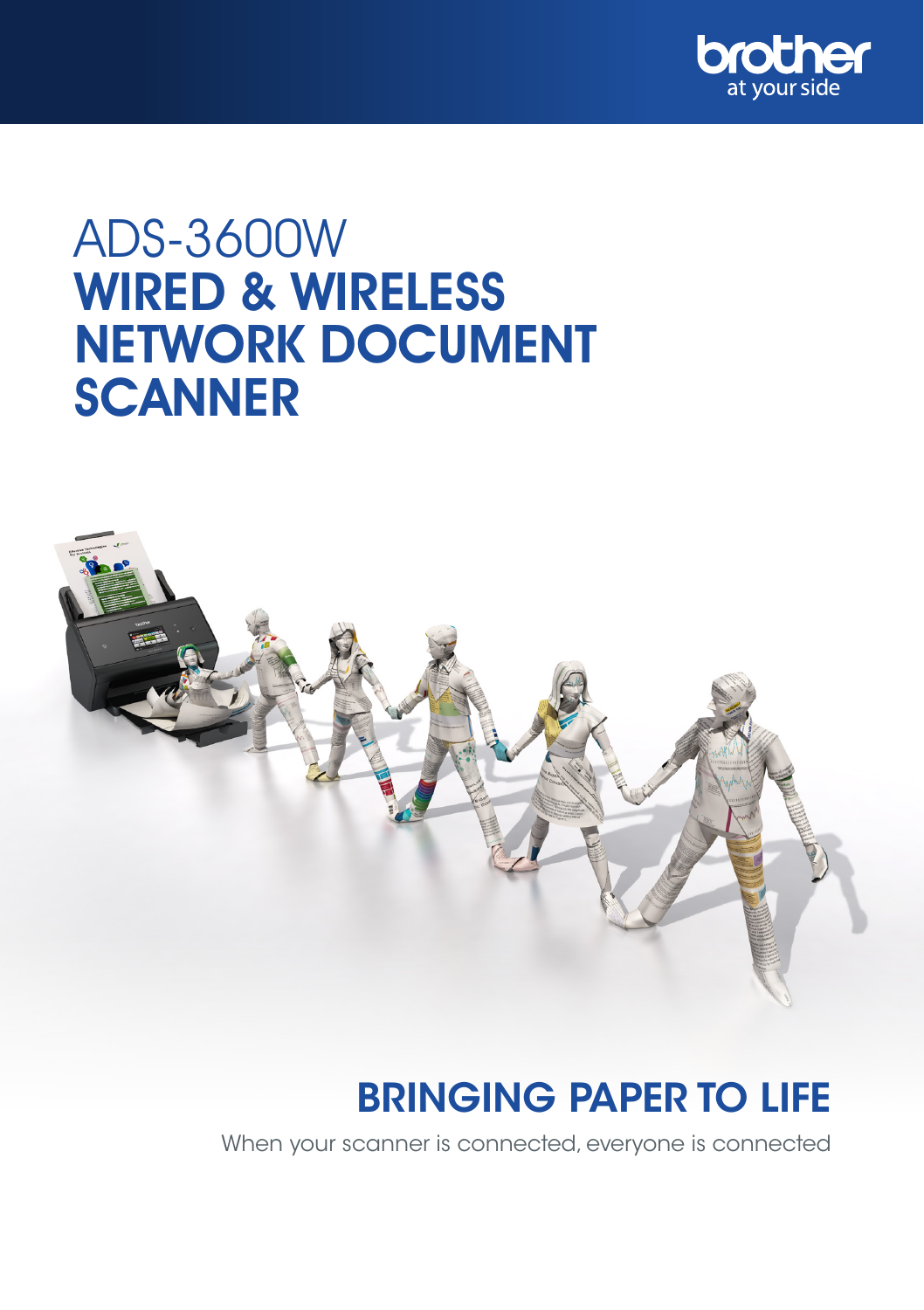## RELIABLE NETWORK SCANNING

Offering multiple connection options including wired and wireless networking plus SuperSpeed 3.0 USB for ultra-fast data transfer. The ADS-3600W also supports programmable scan destinations from the 9.3cm colour touchscreen, for instant, one touch PC-free scanning.

### WIRED & WIRELESS **NETWORK**

### FAST INPUT, RELIABLE OUTPUT

With Wired and Wireless connectivity there is no need to log on to a central PC or install software at multiple location points. Share information across teams and departments with minimum user involvement.

Uses a wider output tray to neatly capture paper fed through the ADF. Trays are angled to encounter less paper resistance so paper can glide easily and stack

smoothly, reducing paper

Processes a wide range of mixed document materials, paper weights, colours, sizes and also plastic cards.

**VERSATILITY** 



### **HIGH PRODUCTIVITY**

Built for professional business usage with scan speeds of up to 50ppm (100ipm) and a large 50 sheet capacity document feeder. Plus, when connected via USB the ADS-3600W incorporates SuperSpeed USB 3.0 for rapid processing.

## **COLOUR TOUCHSCREEN**

Predefined one touch scanning from the 9.3cm colour touchscreen helps to prevent the risk of inaccurate filing and lost scans, by ensuring scans can be sent directly to a desired location with one simple command.

### RANGE OF SCAN-TO FUNCTIONS

To support cross function scanning, the ADS-3600W scans to Cloud services, email, email server, file, image, network, OCR software, SharePoint, USB Host, FTP and the Web.

## DRIVER AND SOFTWARE **COMPATIBILITY**

integration with industry scanning<br>integration Compatible with key drivers including TWAIN and ISIS, plus Kofax VRS\* software compatibility, ensuring easy software and systems.



## IPRINT & SCAN APP



download required) brother

## NEAR FIELD COMMUNICATION (NFC)

NFC enables close proximity wireless communication between your Brother scanner and a compatible NFC device for simple and timely workflow in and around the office.

 $\zeta$ r $\gamma$ NFC

Print and scan direct from your mobile device (free

## BROTHER SOLUTIONS INTERFACE (BSI)

screens can be created to provide Brother Solutions Interface (BSI) is a software platform that enables third-party developers to build custom solutions that integrate with Brother devices. Customised menus and new functionality, helping you improve operations while also helping to reduce costs, wastage and risk.

\* Kofax software not included

## ADVANCED FEATURES

### ULTRASONIC MULTI-FEED DETECTION



Multifeed Detection uses sound waves to identify potential misfeeds, reducing the risk of damaged documents and lost data.

### REVERSE ROLLER SYSTEM



This system manages incoming bulk paper jobs so only one sheet is processed at a time, for outstanding reliability when scanning a variety of document types and weights.

### AUTO DESKEW

Automatically aligns scanned images, reducing manual preparation and saving time.



For more information visit www.brother.co.uk/scanners